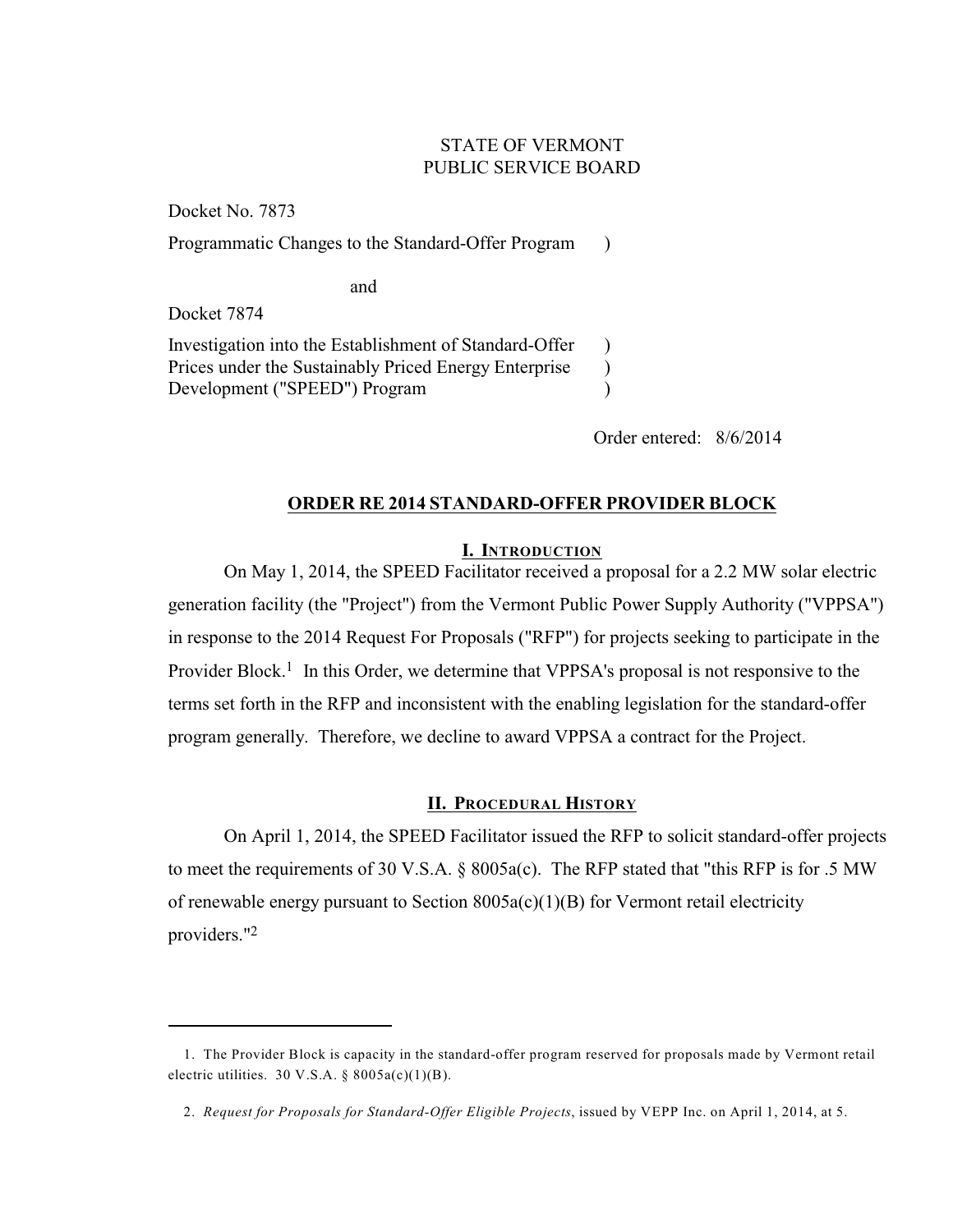On May 1, 2014, VPPSA filed a proposal for a 2.2 MW solar electric generation facility. VPPSA's proposal also set forth an accounting mechanism for the Board's consideration in response to the Board's Order of February 20, 2014, which required that any utility participating in the Provider Block must file for Board approval an accounting mechanism to address the recovery of construction and operation costs associated with Provider Block projects.<sup>3</sup>

On May 20, 2014, the Clerk of the Board issued a memorandum requesting comments on whether the 2.2 MW capacity of the Project is consistent with the RFP. In addition, the memorandum sought comment on whether the Board should approve VPPSA's proposed accounting treatment<sup>4</sup> and pricing mechanism and also on whether the proposed ownership arrangement is consistent with the RFP and Section  $8005a(c)(1)(B)$ .

On May 30, 2014, Green Mountain Power Corporation ("GMP"), the Department of Public Service (the "Department"), and Renewable Energy Vermont ("REV") filed comments responding to the memorandum.

#### **III. DISCUSSION**

#### Summary of the Project and the Comments Received

VPPSA has submitted a bid for a 2.2 MW solar electric generation facility to participate in the standard-offer Provider Block. VPPSA proposes that the Project will be constructed and operated by a third-party developer. VPPSA will have a power purchase agreement with the developer (the "underlying PPA") to purchase the output of the Project. VPPSA will in turn sell the power it purchases from the developer to the SPEED Facilitator at a higher price. At the end of the term of the underlying PPA, the Project would become the property of VPPSA's members.

The Department states that the size of the Project is consistent with both the RFP and the applicable statute. The Department points to the Board's guidance in the March 1, 2013, Order in Dockets 7873 and 7874 ("March 1 Order"), in which the Board outlined certain procedures for

<sup>3.</sup> *Order re Request for Reconsideration and Implementation of the Provider Block*, Docket Nos. 7873 & 7874, Order of 2/20/14, at 6.

<sup>4.</sup> Because we find that the Project as proposed is not consistent with the requirements of the RFP and Section 8005a, we do not reach the issue of whether VPPSA's proposed accounting treatment is acceptable.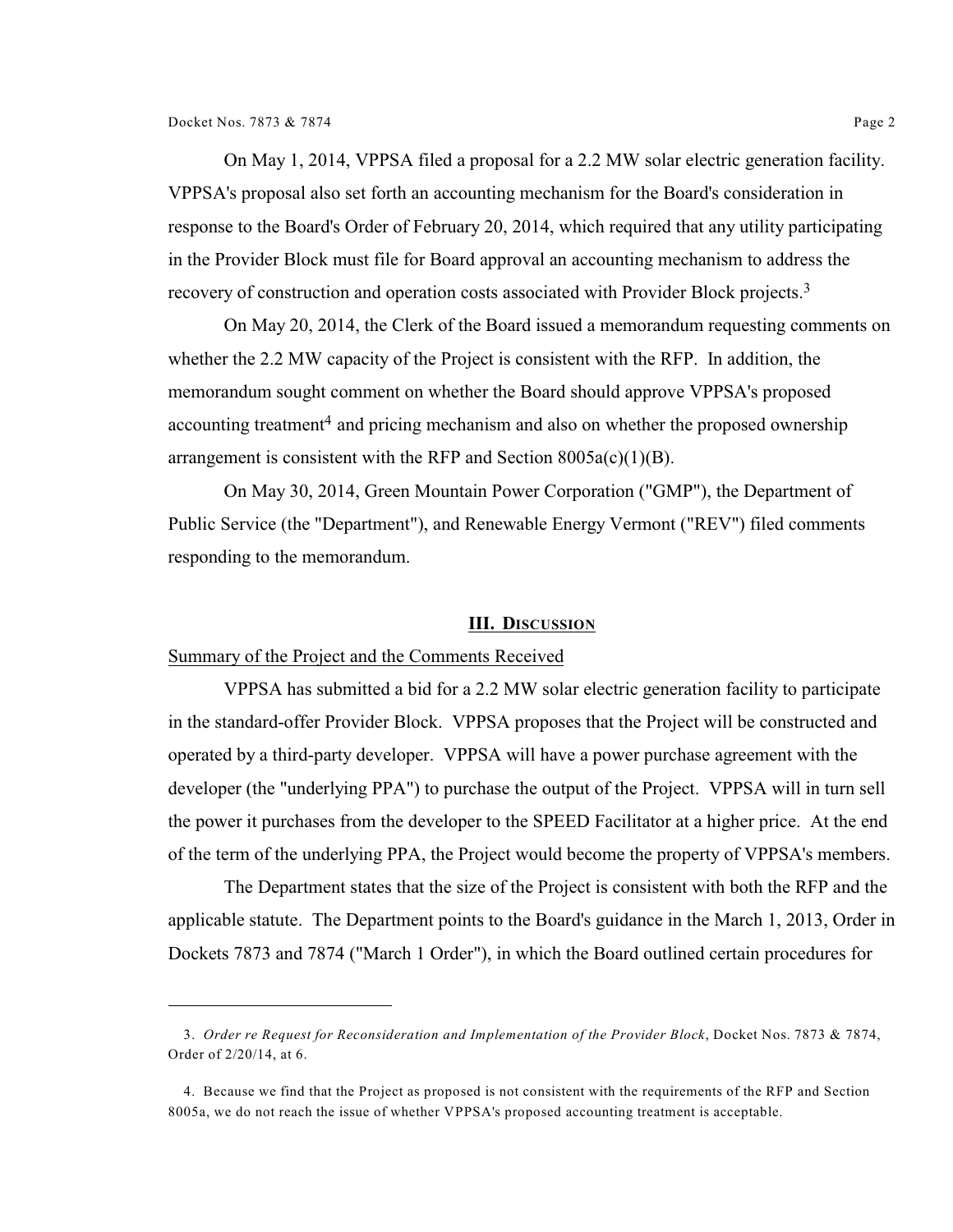#### Docket Nos. 7873 & 7874 Page 3

selecting projects in the RFP issued pursuant to Section 8005a. In that Order, the Department contends that the Board stated that it would accept standard-offer projects until the annual capacity limits were filled, even if the last project selected caused the amount of program capacity in that year to exceed the annual capacity increases set by the legislature. The Department argues that because the RFP implements the March 1 Order, the Project's size is consistent with the RFP and the statute.

The Department states that VPPSA's proposed ownership structure for the Project is also consistent with the RFP and Section  $8005a(c)(1)$ . According to the Department, the provider block is available to projects "proposed" as opposed to "owned" by Vermont retail electricity providers. Therefore, the Department argues, there is not a clearly articulated requirement pertaining to the ownership of the Project.

GMP contends that the Project is not consistent with the RFP because it is too large. GMP states that the Provider Block's enabling legislation limits the size of the annual increase to .5 MW.<sup>5</sup> GMP acknowledges, however, that the RFP generally set the size limitation for specific projects at 2.2 MW, not 0.5 MW, and that the March 1 Order stated that the marginal bid in the RFP is accepted in whole rather than prorated. GMP contends that VPPSA has used these facts as a loophole through which to subsidize its ratepayers at the expense of the majority of Vermont's ratepayers (i.e., GMP customers), who will be required to purchase the Project's output through the contract with the SPEED Facilitator.

GMP states that while the specific statute creating the Provider Block uses the word "proposed," the statutory scheme of the standard-offer program is based on contracts with "plant owners." Accordingly, GMP argues that the Project's ownership is inconsistent with Vermont law.

REV does not support VPPSA's proposal. REV contends that the Project is not consistent with the enabling legislation for the Provider Block. Similarly, REV contends that, notwithstanding the use of the word "proposed," the ownership structure of the Project is not consistent with the statutory scheme. REV states that it is concerned that allowing the Project to have a contract could result in VPPSA members realizing a benefit at the expense of other ratepayers and that therefore it cannot support the Project.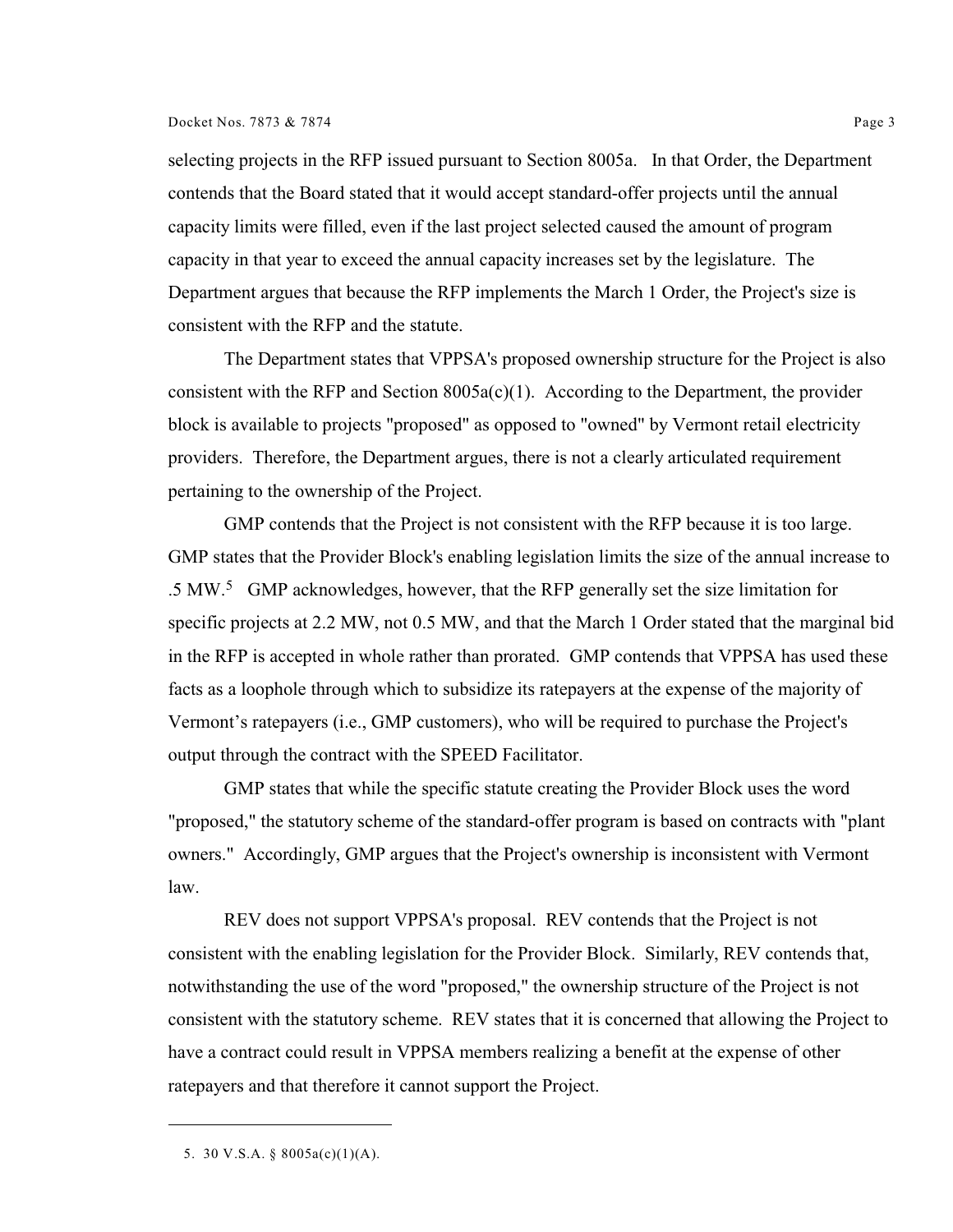### Size of the proposal

The Legislature has directed the Board to develop a standard-offer program as part of the state's effort to reach its renewable energy goals. Specifically, the Legislature directed the Board to use a market-based mechanism to select projects to furnish a standard-offer contract with the goal of "timely development" of renewable energy in Vermont.<sup>6</sup> Accordingly, the Board has developed an RFP mechanism to select projects for participation in the standard-offer program. The Legislature further specified how much capacity the Board should award contracts to annually and divided this capacity among two groups: the Developer Block and the Provider Block. In 2014, the available capacity was 5 MW, with 4.5 MW allocated to the Developer Block and .5 MW allocated to the Provider Block.<sup>7</sup>

In an effort to balance these statutory requirements, the Board stated in the March 1 Order that the Board would accept the least-cost bids submitted in the RFP until the annual capacity limit was filled, even if the acceptance of the marginal bid caused the Board to exceed the specific annual increase in program capacity set forth in the statute.<sup>8</sup> To do otherwise would result in the Board offering contracts to projects amounting to less than the capacity required by statute, and such an outcome would not support the goal of timely development. However, this procedure was adopted in the context of the Developer Block,  $9$  which is larger and therefore requires multiple proposals of varying size that are unlikely to equal precisely the amount of available capacity — therefore necessitating a process for allocating the last increment of capacity.

8. *Order re Establishment of Standard-Offer Prices & Programmatic Changes to the Standard-Offer Program*, Docket Nos. 7873 & 7874, Order of March 1, 2013, at 24. This procedure is a continuation of the procedures developed to allocate the first 50 MW of capacity authorized by the Legislature as part of the first implementation of the standard-offer program. *Order Establishing a Standard-Offer Program for Qualifying SPEED Resources*, Docket 7533, Order of 9/30/09 at 9.

9. In describing the procedure, the Board specifically referred to only the capacity available for the Developer Block and excluded the capacity in the Provider Block: "Under the RFP process, projects will be selected until the award group fills the available capacity in the cap (approximately 4.5 MW for the 2013 capacity cap)." *Order re Establishment of Standard-Offer Prices & Programmatic Changes to the Standard-Offer Program*, Docket Nos. 7873 & 7874, Order of March 1, 2013, at 24 (Emphasis added).

<sup>6.</sup> 30 V.S.A. § 8005a(f)(1)(B).

<sup>7.</sup> 30 V.S.A. §§ 8005a(c)(1)(A)-(B).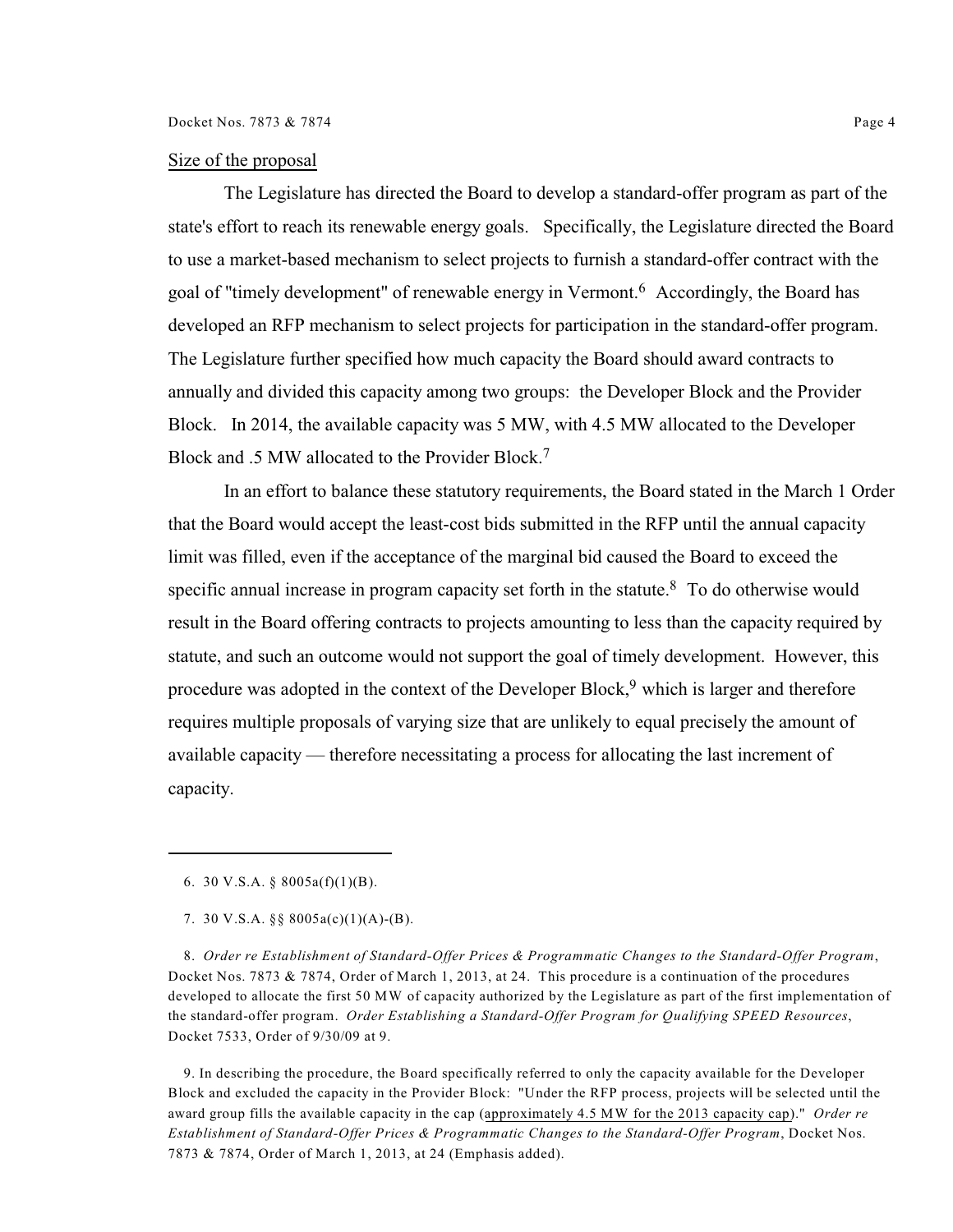The application of this procedure to the Provider Block is unnecessary because the amount of available annual capacity set by the Legislature was 500 kW. The Legislature set this 500 kW annual cap with full understanding that plants with a capacity of up to 2.2 MW were eligible to receive standard-offer contracts. Thus, it is reasonable to conclude that the 500 kW annual limit for the Provider Block was intended to be a hard cap on the size of Provider Block projects. VPPSA's proposal for a 2.2 MW project would lead to an irrational result because it would allow a single project to exceed the amount of capacity authorized by the Legislature by more than 400 percent. In contrast, the Board's March 1 Order determined that taking the marginal project for the Developer Block would only lead to a limited exceedance of the annual capacity increase and that this exceedance was necessary to fulfill the Legislature's direction of rapid deployment.<sup>10</sup> Accordingly, we now determine that VPPSA's reliance on the language of the March 1 Order is misplaced, because those aspects of the Order are not applicable to the Provider Block.

Similarly, other arguments raised in the comments we received attempt to sow ambiguity in the language of the RFP where there is none. The RFP states that "this RFP is for .5 MW of renewable energy pursuant to Section  $8005a(c)(1)(B)$  for Vermont retail electricity providers." Although the RFP reflects the statute by stating that no standard-offer project may exceed 2.2 MW in capacity, this general limit should not be read to expand the total amount of capacity authorized by the Legislature and therefore requested by the RFP. Accordingly, we find no basis in the language of the RFP to permit the participation of a 2.2 MW project in the Provider Block.

In summary, the Board has determined that VPPSA's proposal is inconsistent with the RFP and with the pace of annual capacity increases authorized by the Legislature. Therefore, we decline to award a contract for the Project because it is too large.

## Ownership

We also decline to award a contract for the Project because it is not owned by a retail electricity provider. The Department states that the statute reserves capacity in the Provider Block for plants "proposed" by retail electric utilities, as opposed to plants "owned" by such

<sup>10.</sup> *Order re Establishment of Standard-Offer Prices & Programmatic Changes to the Standard-Offer Program*, Dockets Nos. 7873 & 7874, Order of March 1, 2013, at 24.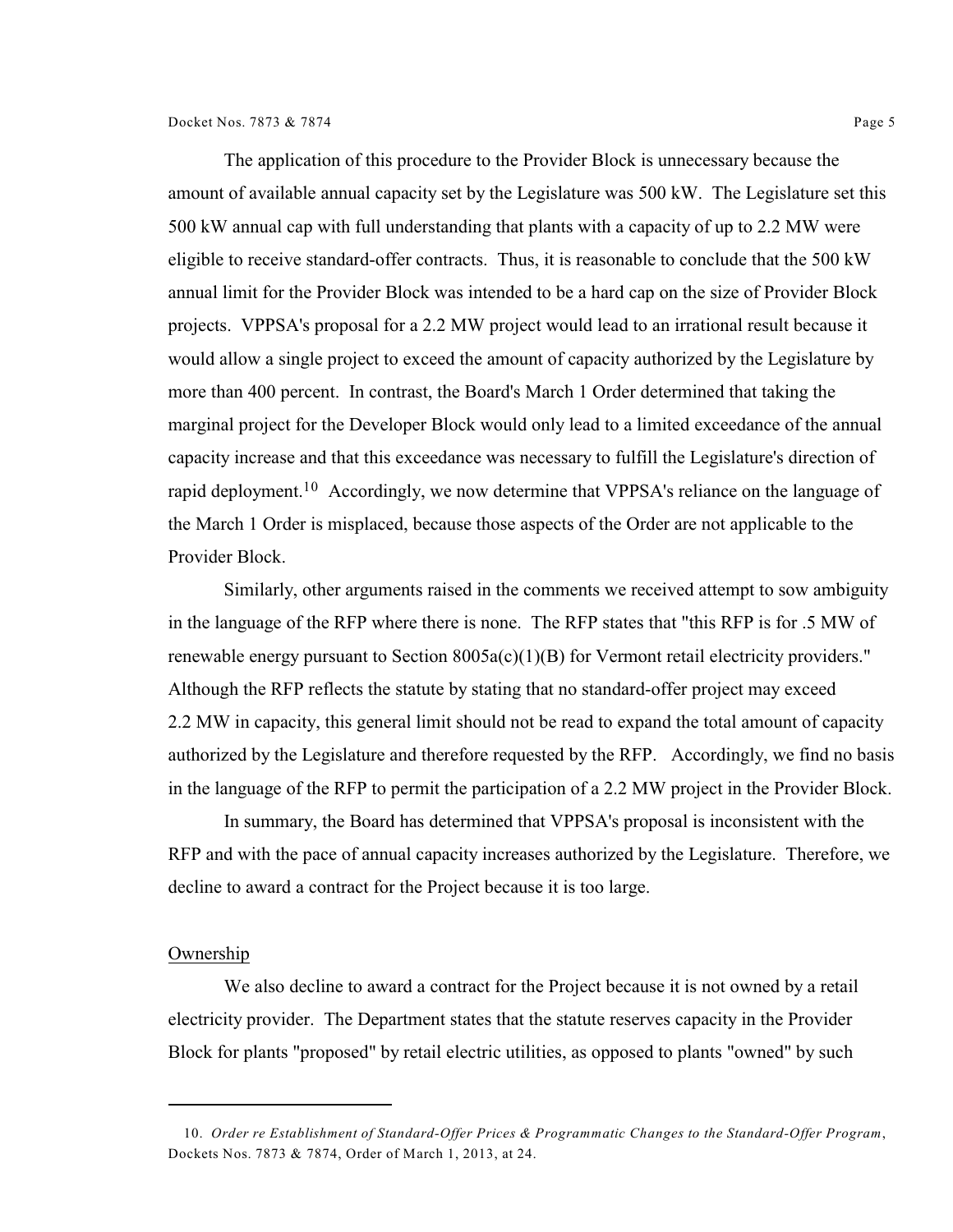utilities. Therefore, the Department contends, the fact that the Project would be a merchant plant for 24 of the 25 contract years should not act as an impediment to VPPSA being awarded a standard-offer contract in the Provider Block. We find this argument unpersuasive.

Section  $8005a(c)(1)(B)$  reserves a portion of the annual standard-offer program increase each year for new standard-offer plants proposed by Vermont retail electricity providers. While this provision does not explicitly mandate ownership of the plant by the distribution utility, we conclude that such a requirement is implicit. First, the language of the statute refers to *plants* proposed by the utility.<sup>11</sup> However, VPPSA has not actually proposed a plant. Instead, it has proposed to have the standard-offer program include power that it has acquired under a power purchase agreement with a renewable developer. This is not what the statute specifies. Second, Section 8005a repeatedly refers to the plant owner, not a person selling under a purchase power agreement. For example, in Section 8005a(f), the Board must determine the price to be paid to the "plant owner" for power under the standard-offer program. This language, which appears throughout the statute, makes clear that the legislative intent is for the SPEED Facilitator to be entering into contracts to acquire power from the plant owner, not an intermediary.<sup>12</sup> Accordingly, we decline to award a contract to VPPSA under these circumstances.

## **IV. CONCLUSION**

For the reasons stated above, we decline to award a standard-offer contract to VPPSA for the 2.2 MW solar electric generating station proposed in response to the 2014 standard-offer RFP.

## **SO ORDERED.**

<sup>11.</sup> 30 V.S.A. § 8005a(c)(1)(B) ("Each year, a portion of the annual increase shall be reserved for new standard offer plants proposed by Vermont retail electricity providers . . . ."). (Emphasis added).

<sup>12.</sup> *See e.g.*, 30 V.S.A. § 8005a(k)(2) (The SPEED Facilitator shall distribute the electricity purchased to the Vermont retail electricity providers at the price paid to the plant owners, . . .").